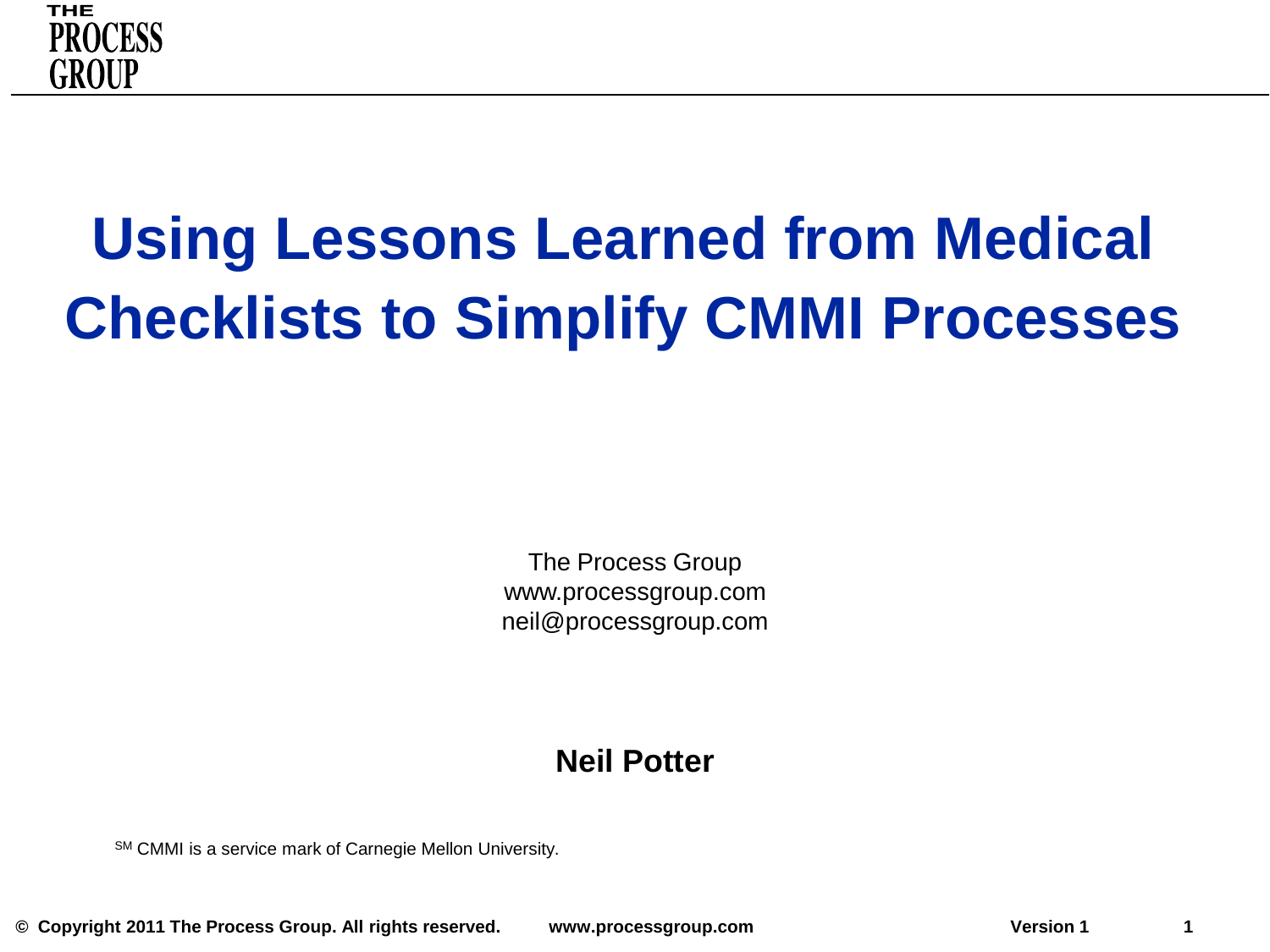

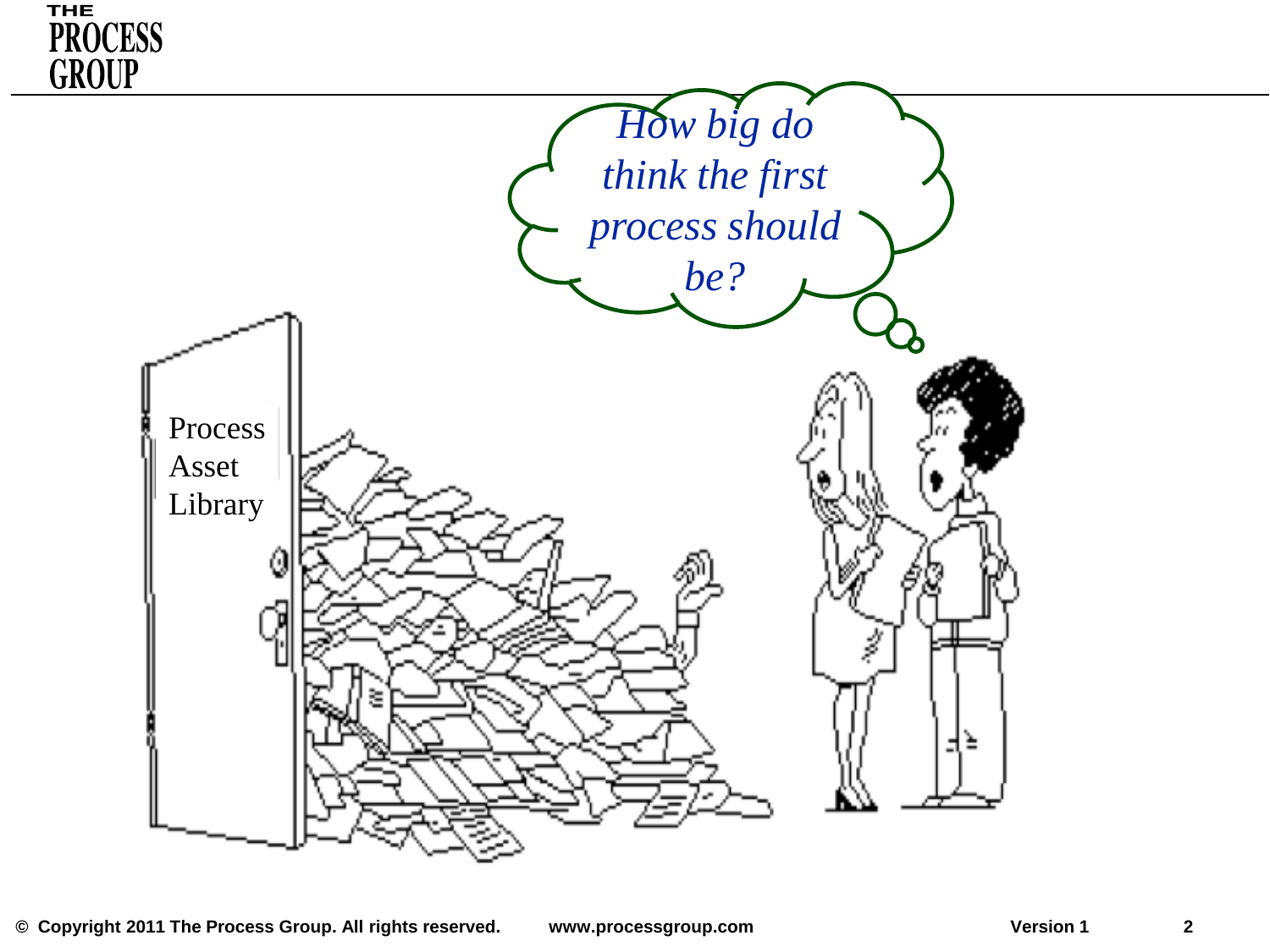

# **Agenda**

- **1. Background**
- **2. Matching Process Complexity with Need**
- **3. Guidelines for Creating Checklists**
- **4. Example Service Requirements Management (REQM) Process**
- **5. A Checklist for Checklists**
- **6. Summary**



### **References**

- http://www.processgroup.com/monthlytidbits.html#tidbit8
- http://www.processgroup.com/monthlytidbits.html#tidbit11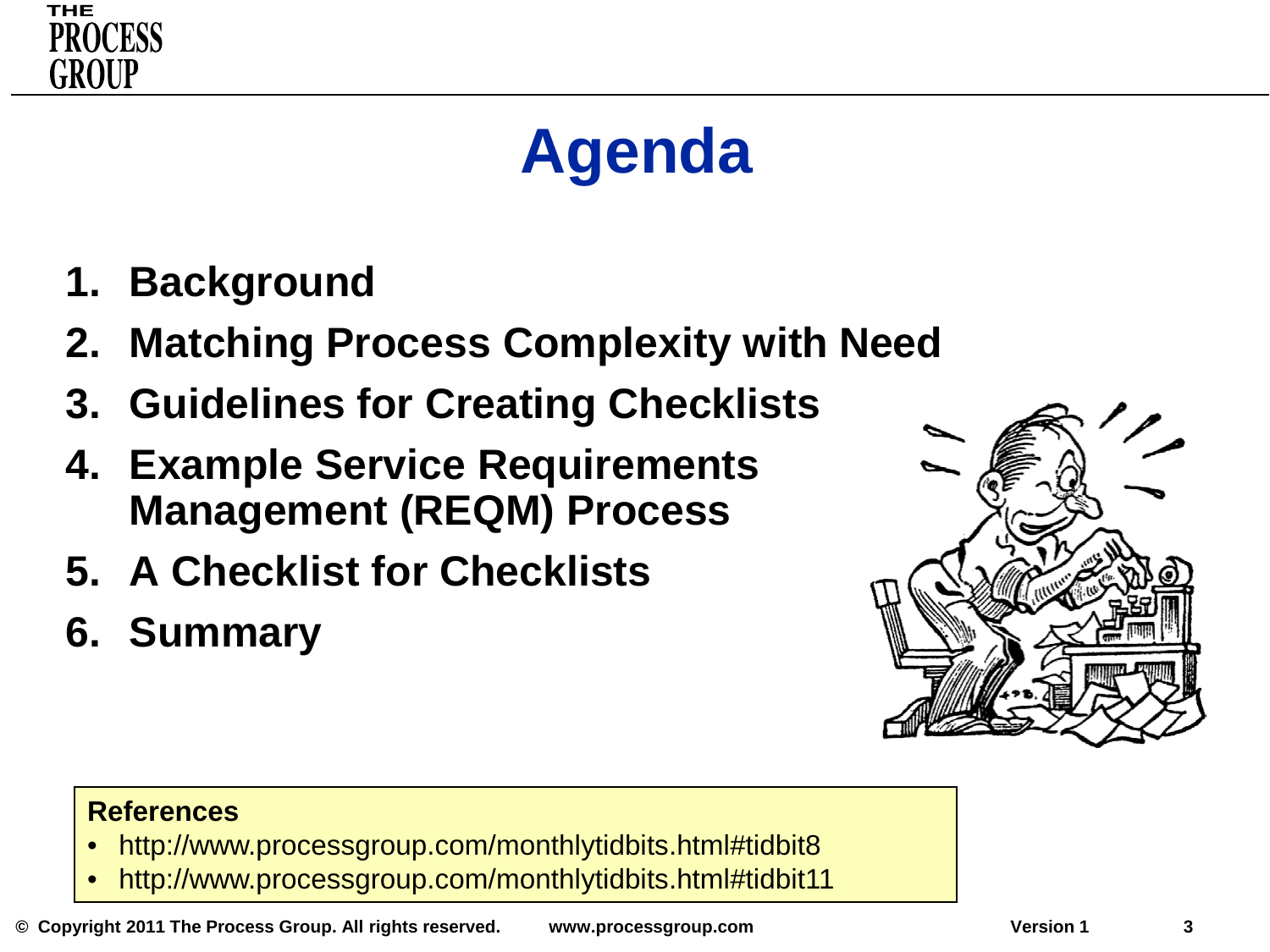

# **Background**

- World Health Organization Goal: Improve surgical procedures worldwide\*.
- A medical checklist was created based on aviation checklists.
- Premise: a simple checklist can ensure that critical steps have not been overlooked, either due to haste, forgetfulness or inexperience.
- Measurements were collected from surgeries performed around the world, before and after the checklist. Results:
	- Major complications down by 36%
	- Infections down by ~50%
	- Patients returned to surgery because of problems down by 25%
	- Harm suffered from surgery (over 4,000 patients) down by 150
	- 27 fewer deaths (47% drop) caused from surgical complications

\*Atul Gawande, associate professor of surgery at Harvard Medical School *Checklist Manifesto: How to Get Things Right*







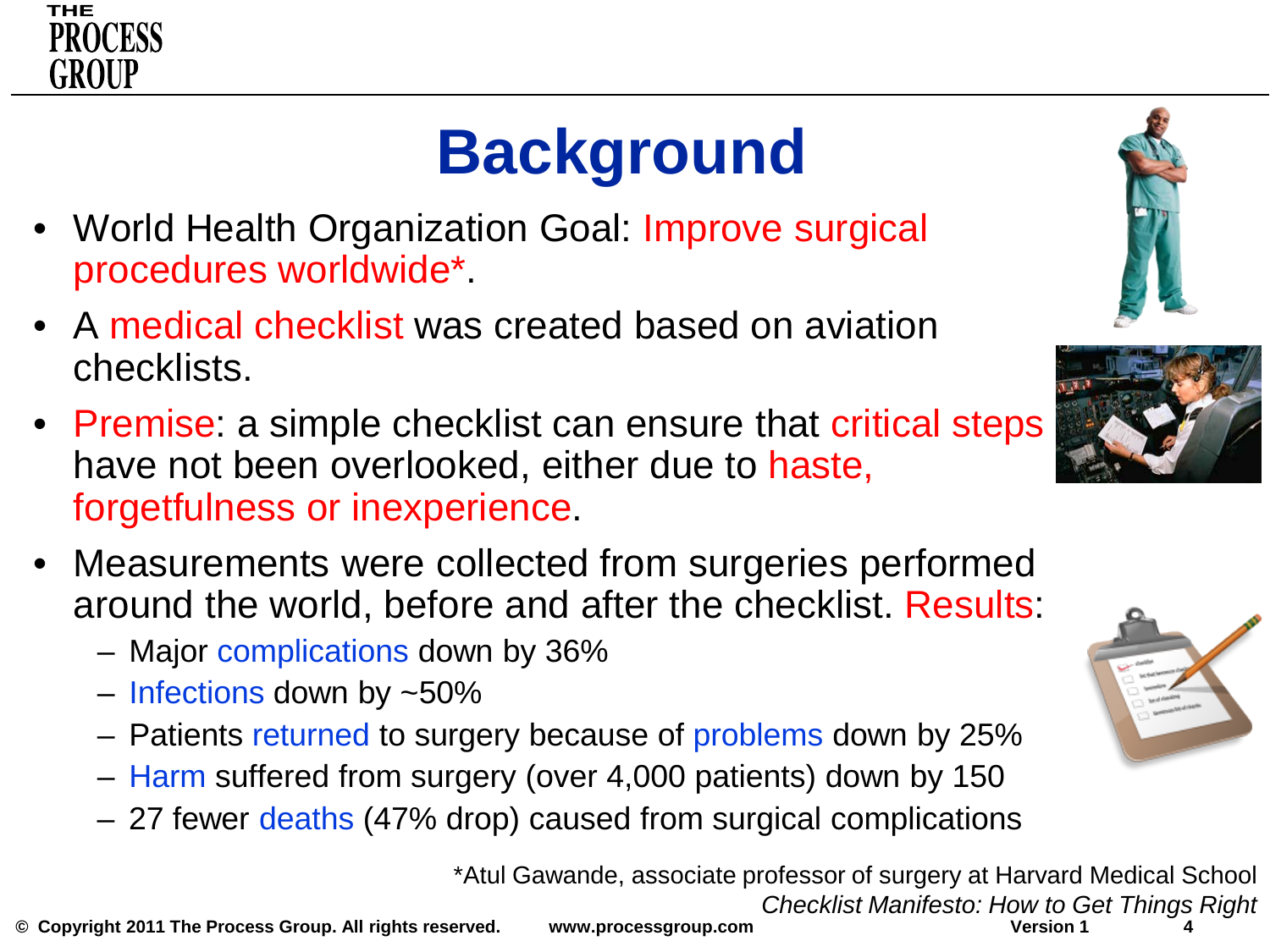### **THE PROCESS** GROUP

### **Surgical Safety Checklist**





### **Before skin incision**

(with nurse, anaesthetist and surgeon)

- $\Box$  Confirm all team members have introduced themselves by name and role.
- $\Box$  Confirm the patient's name, procedure,<br>and where the incision will be made.

Has antibiotic prophylaxis been given within the last 60 minutes?

- $\Box$  Yes
- $\Box$  Not applicable

#### **Anticipated Critical Events**

#### **To Surgeon:**

- $\Box$  What are the critical or non-routine steps?
- $\Box$  How long will the case take?
- $\Box$  What is the anticipated blood loss?

#### **To Anaesthetist:**

 $\Box$  Are there any patient-specific concerns?

#### **To Nursing Team:**

- $\Box$  Has sterility (including indicator results) been confirmed?
- $\Box$  Are there equipment issues or any concerns?

#### Is essential imaging displayed?

 $\Box$  Yes

 $\Box$  Not applicable

### **Before patient leaves operating room**

(with nurse, anaesthetist and surgeon)

#### **Nurse Verbally Confirms:**

- $\Box$  The name of the procedure
- Completion of instrument, sponge and needle counts
- $\Box$  Specimen labelling (read specimen labels aloud, including patient name)
- $\Box$  Whether there are any equipment problems to be addressed

### **To Surgeon, Anaesthetist and Nurse:**

 $\Box$  What are the key concerns for recovery and management of this patient?

### **© WHO, 2009**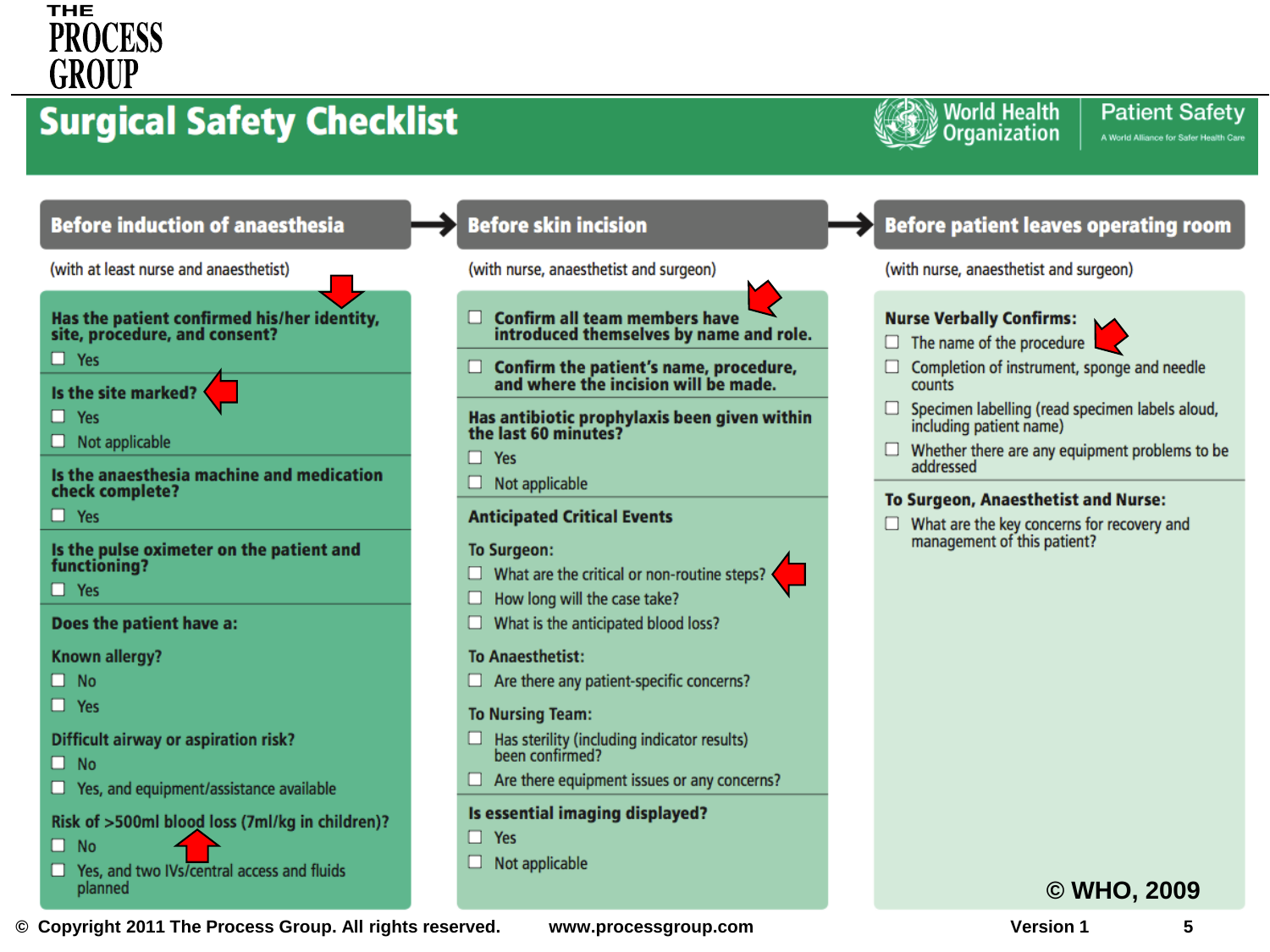

## **Matching Process Complexity with Need**

- **The time needed to write a process is usually a lot less than the time spent using it. E.g.,** 
	- A project planning process of 1-2 pages may take a 2 days to develop and then be used numerous times.
	- $-$  A spreadsheet for risk management may take  $\frac{1}{2}$  day to develop and manage numerous risks over many years.
	- The benefit of using it outweighs the cost of developing it.
- **Places where a small process might be adequate:**
	- SVC: REQM, PP, PMC, CM, MA, OPF, OPD, OT.
	- DEV: OPF, OPD, PI (small DEV projects), OT
	- .... process includes all Generic Practices Process

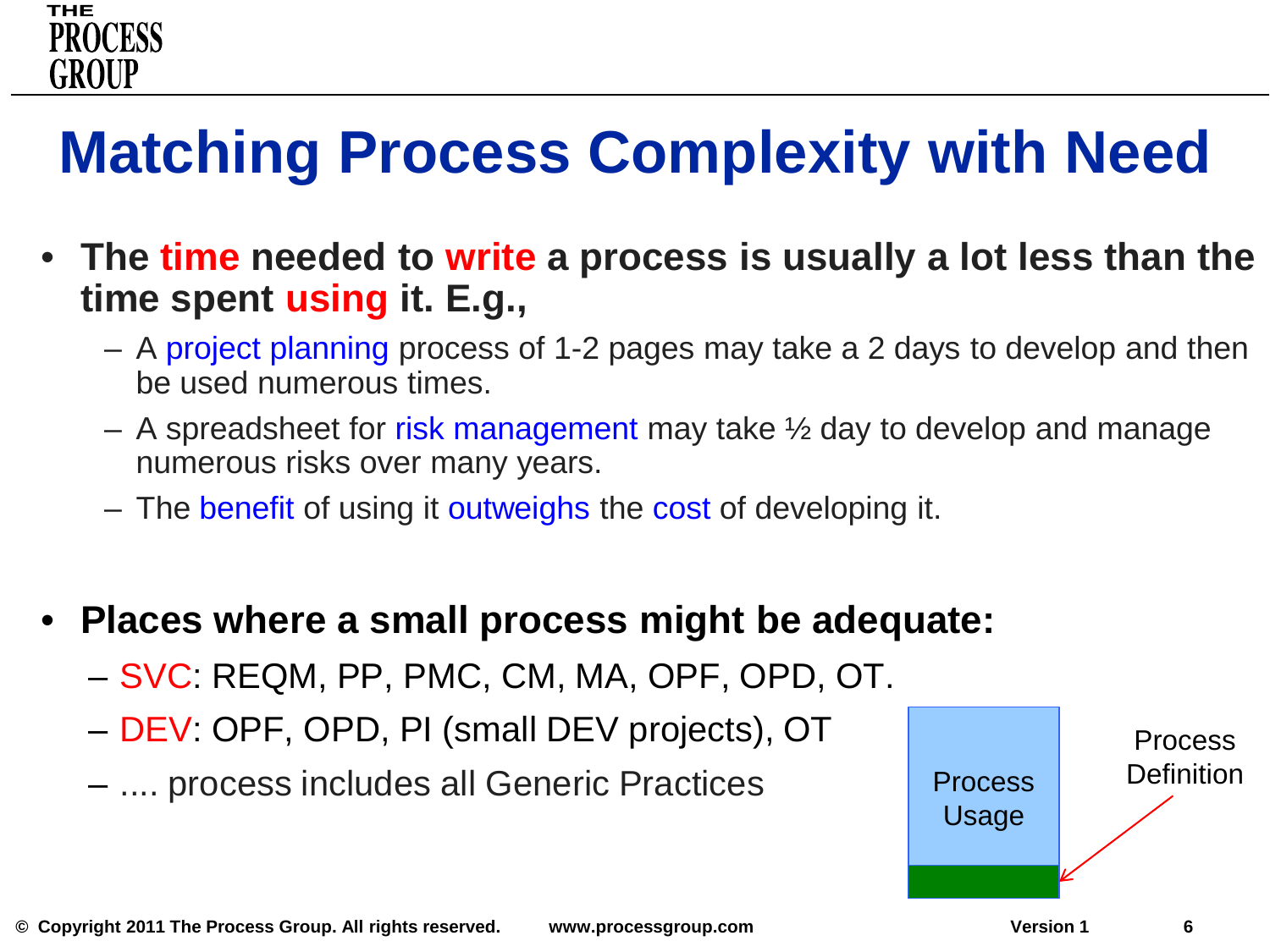### **THE PROCESS** GROUP

# **Guidelines for Creating Checklists-1**

- Two main styles of checklists:
	- "Do-Confirm" verify critical steps
	- "Read-Do" perform given specific situations
- Select pause points in work flow where the completion of critical steps can be verified.
- Condense the checklist onto one page and use single bullet point sentences.
- Checklist items are critical (high-risk) and are not covered elsewhere.
- Run the checklist verbally with the team to ensure that anyone that has an issue can speak up.
- Revise the checklist numerous times until it is able to quickly detect serious problems.



### **CM Process**

1. List Configuration Items

*x, y, z*

*~~~~~~*

4.<u>~~~~</u>

2.Establish File Naming **Convention** 

*File-x<n>.docx*

3. Establish Baseline File Structure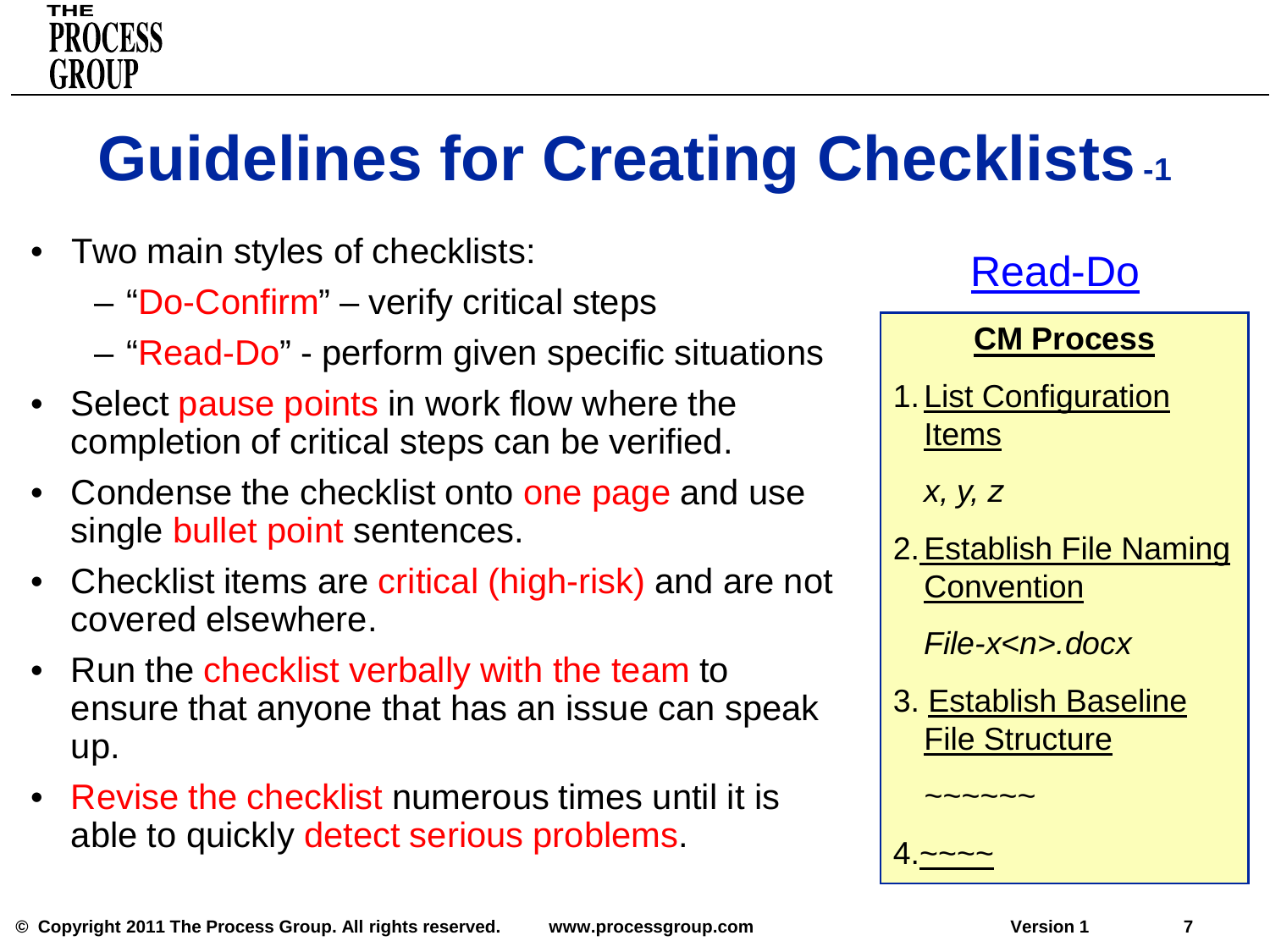# **Guidelines for Creating Checklists-2**

- **Move implementation details as help text or training.**
- **Treat the process as "day-to-day usage," not beginner.**
	- This is where the majority of time will be spent.
- **Example scenario:**

**THE** 

GROUP

- Service requirements don't change much (or at all) over time.
- REQM is used 1 day per year to manage the change.

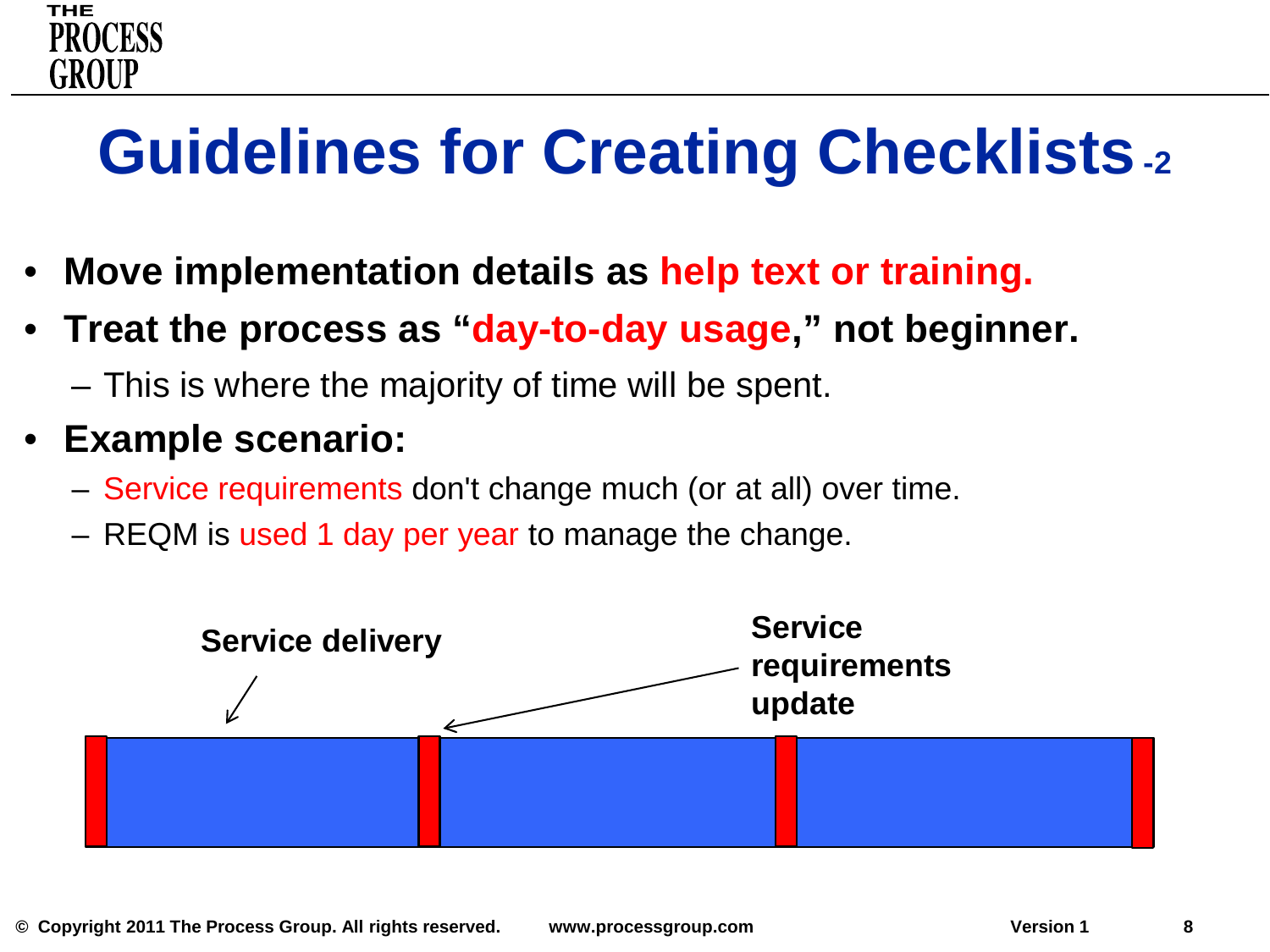

## **Example Service Requirements Management (REQM) Process – <sup>1</sup>**

**Purpose**: A checklist used to understand, confirm and manage changes to service requirements.

**Policy:** All service changes are managed using this checklist [gp2.1]

### **Do**

 $\Box$  Plan the requirements definition/review event [qp2.2]:

- Date:
- Time / resources needed: (gp2.3) \_\_\_\_\_
- Responsibility: [gp2.4] \_\_\_\_\_\_
- Stakeholders [sp1.2, gp2.7]:
	- $\triangle$  Role = Agree to services: <Name>. Commitment \_\_\_\_\_\_
	- $\cdot$  Role = Provide expertise: <Name>. Commitment \_\_\_\_\_\_
	- ❖ Role = Team member 1: <Name>. Commitment
	- \* Role = Senior manager approval: [gp2.10] <Name>. Commitment \_\_\_\_\_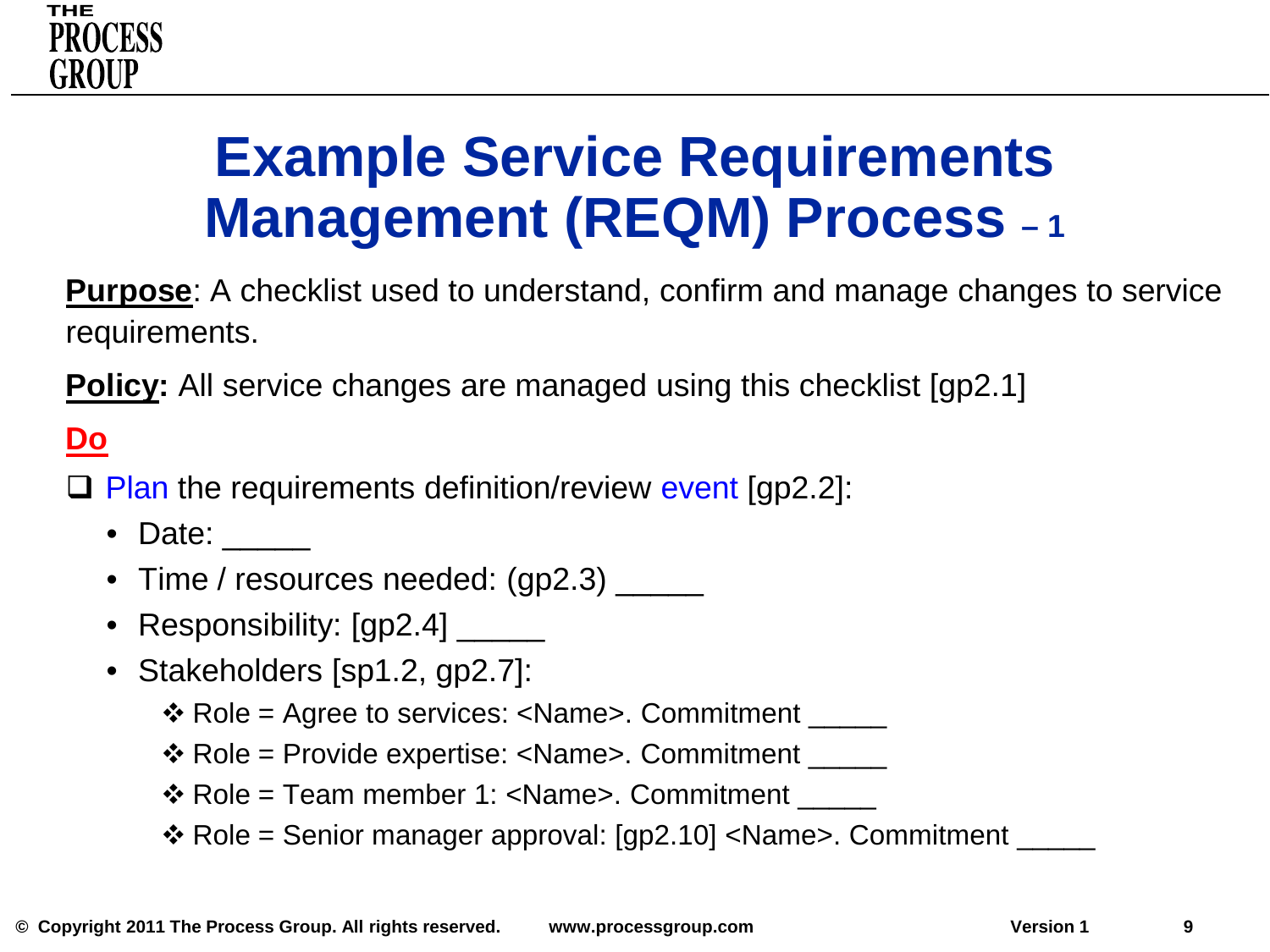

## **Example Service Requirements Management Process – <sup>2</sup>**

- $\Box$  Discuss new and changed service requirements with stakeholders to clarify understanding: [sp1.1, 1.3, 1.5]
	- Review current service requirements
	- Review proposed changes to service requirements
	- Human resources needed to implement change: \_\_\_\_\_\_\_\_\_\_\_\_
	- New materials/consumables/computers needed to implement change:
	- Current commitments and deadlines impacted:
	- Added risks and mitigation actions: \_\_\_\_\_\_\_\_\_\_\_\_\_\_\_\_\_
	- Record stakeholder commitments next to name [sp1.2]
- **□ Record major issues/actions**
- $\Box$  Update traceability mapping [sp1.4]
	- Label service requirement 1 thru N
	- List impacted deliverables and documents for each requirement
	- State test method (e.g., peer review, test case, pilot) for each service requirement
- $\Box$  Save this document as service-roles-vN.doc on X drive with change history comments [gp2.6]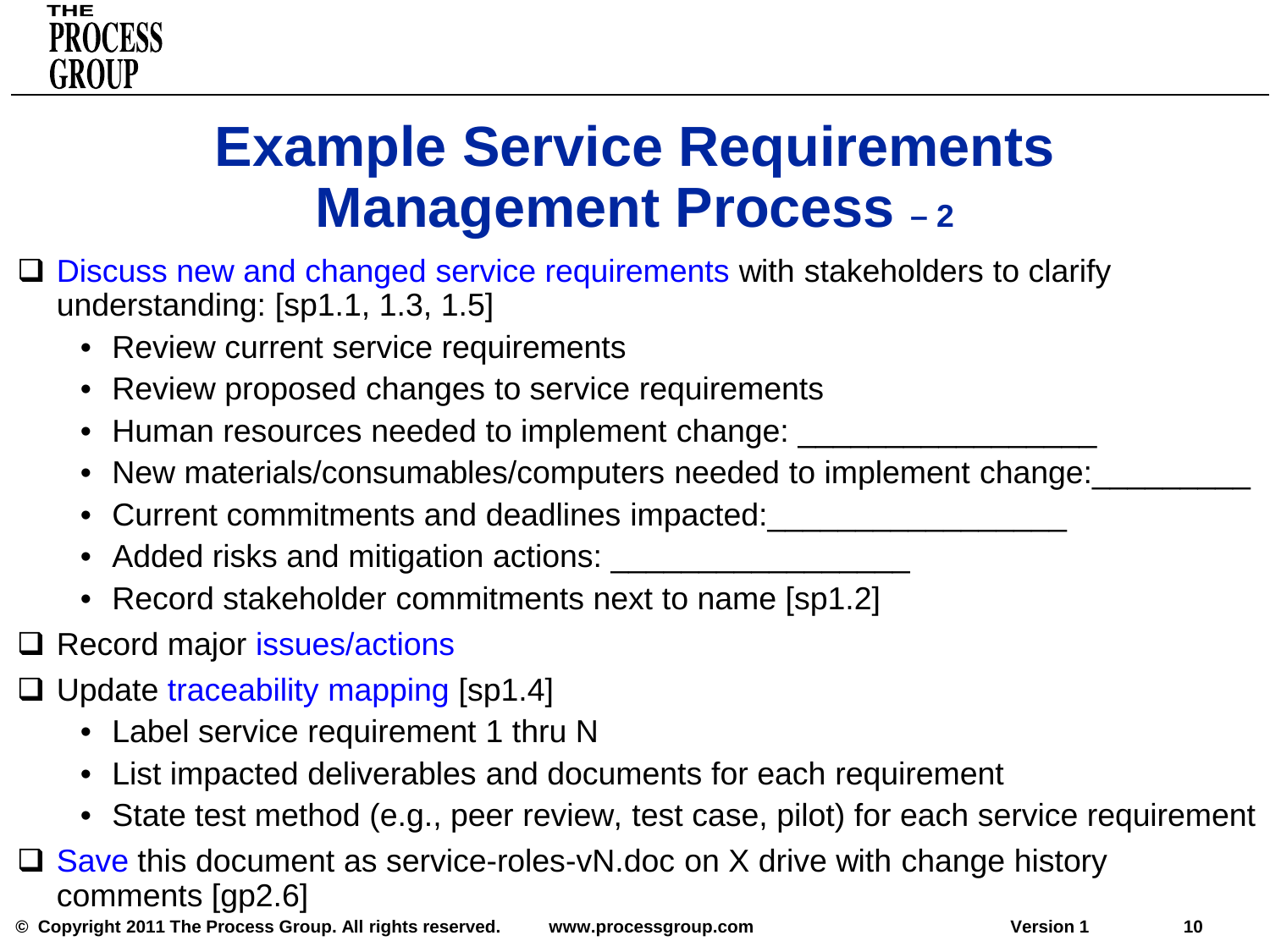

### **Example Service Requirements Management Process – <sup>3</sup>**

### **Check**

 $\Box$  Training has been provided to perform the steps above? [gp2.5]

• If not, training date / time / who \_\_\_\_\_\_

□ All process steps above have been performed? [gp2.8]

- Corrective actions needed/taken?
- □ Objective/independent check done [qp2.9]:
	- Auditor name: \_\_\_\_\_\_\_\_\_\_\_\_\_\_\_\_\_\_
	- Audit date: \_\_\_\_\_\_\_\_\_\_\_\_\_\_\_\_\_\_\_
	- Pass / fail?: \_\_\_\_\_\_\_\_\_\_\_\_\_\_\_
	- If fail, corrective actions needed: \_\_\_\_\_\_\_\_

□ Senior management aware of this service requirements event, results, issues? [gp2.10]

• Comments: \_\_\_\_\_\_\_\_\_\_\_\_\_\_\_\_\_\_\_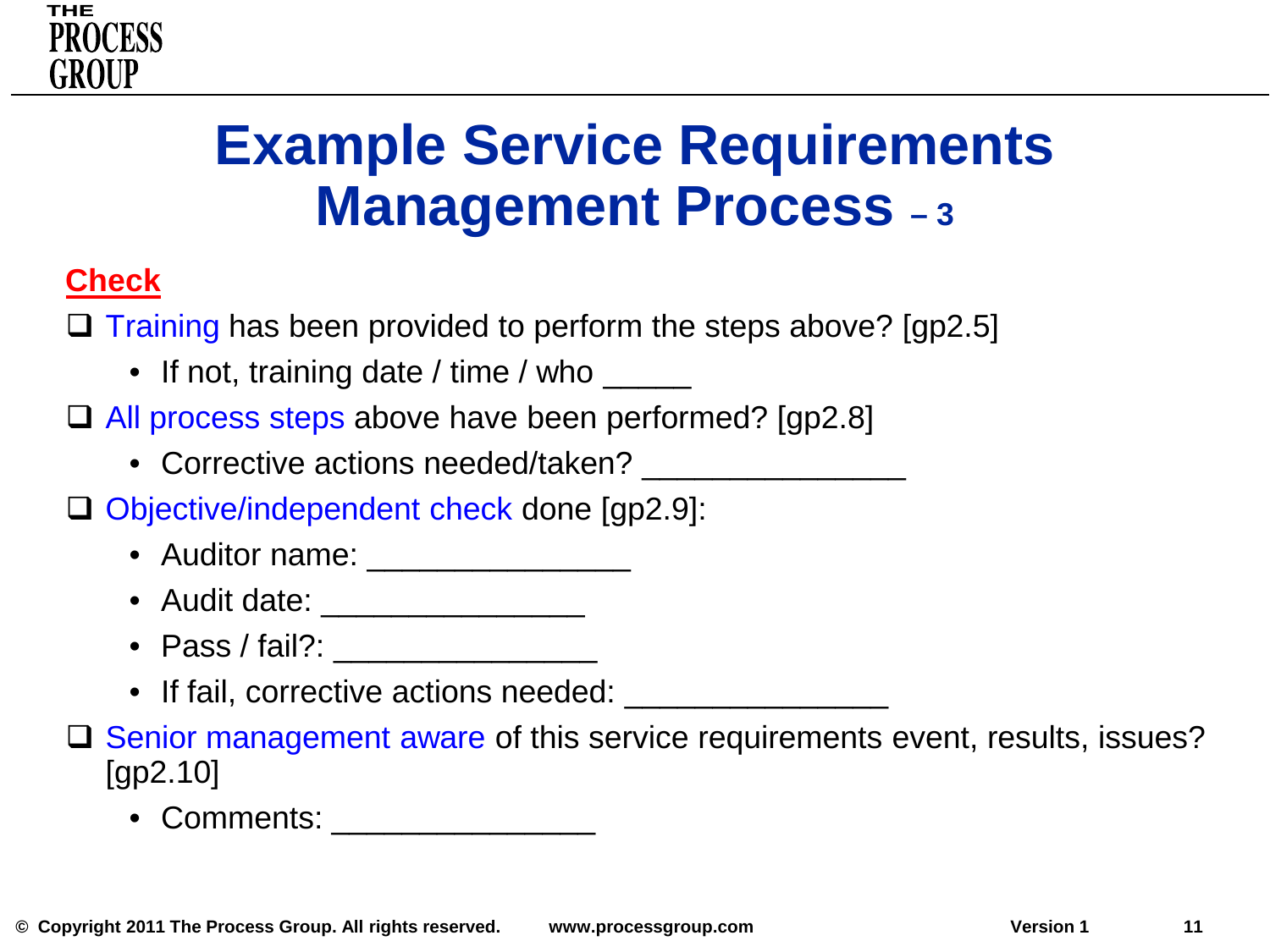

### A CHECKLIST FOR CHECKLISTS

### **Development**

- $\Box$  Do you have clear, concise objectives for your checklist? V
- Is each item:
- $\Box$  A critical safety step and in great danger of being missed?
- $\Box$  Not adequately checked by other mechanisms?
- $\Box$  Actionable, with a specific response required for each item?
- $\Box$  Designed to be read aloud as a verbal check?
- $\Box$  One that can be affected by the use of a checklist?

### Have you considered:

- $\Box$  Adding items that will improve communication among team members?
- $\Box$  Involving all members of the team in the checklist creation process?

#### **Drafting** Validation Does the Checklist: Have you:  $\Box$  Utilize natural breaks in workflow  $\Box$  Trialed the checklist with front line (pause points)? users (either in a real or simulated situation)?  $\Box$  Use simple sentence structure and basic language?  $\Box$  Modified the checklist in response to repeated trials?  $\Box$  Have a title that reflects its objectives? Does the checklist:  $\Box$  Have a simple, uncluttered, and  $\Box$  Fit the flow of work? logical format?  $\Box$  Detect errors at a time when they  $\Box$  Fit on one page? can still be corrected? Minimize the use of color?  $\Box$  Can the checklist be completed in Is the font: a reasonably brief period of time? Sans serif?  $\Box$  Have you made plans for future Upper and lower case text? review and revision of the Large enough to be read easily? checklist?  $\Box$  Dark on a light background?

**Source: www.projectcheck.org**

**© Copyright 2011 The Process Group. All rights reserved. www.processgroup.com Version 1 12**

Is the date of creation (or revision)

 $\Box$  Are there fewer than 10 items per

pause point?

clearly marked?

0.

□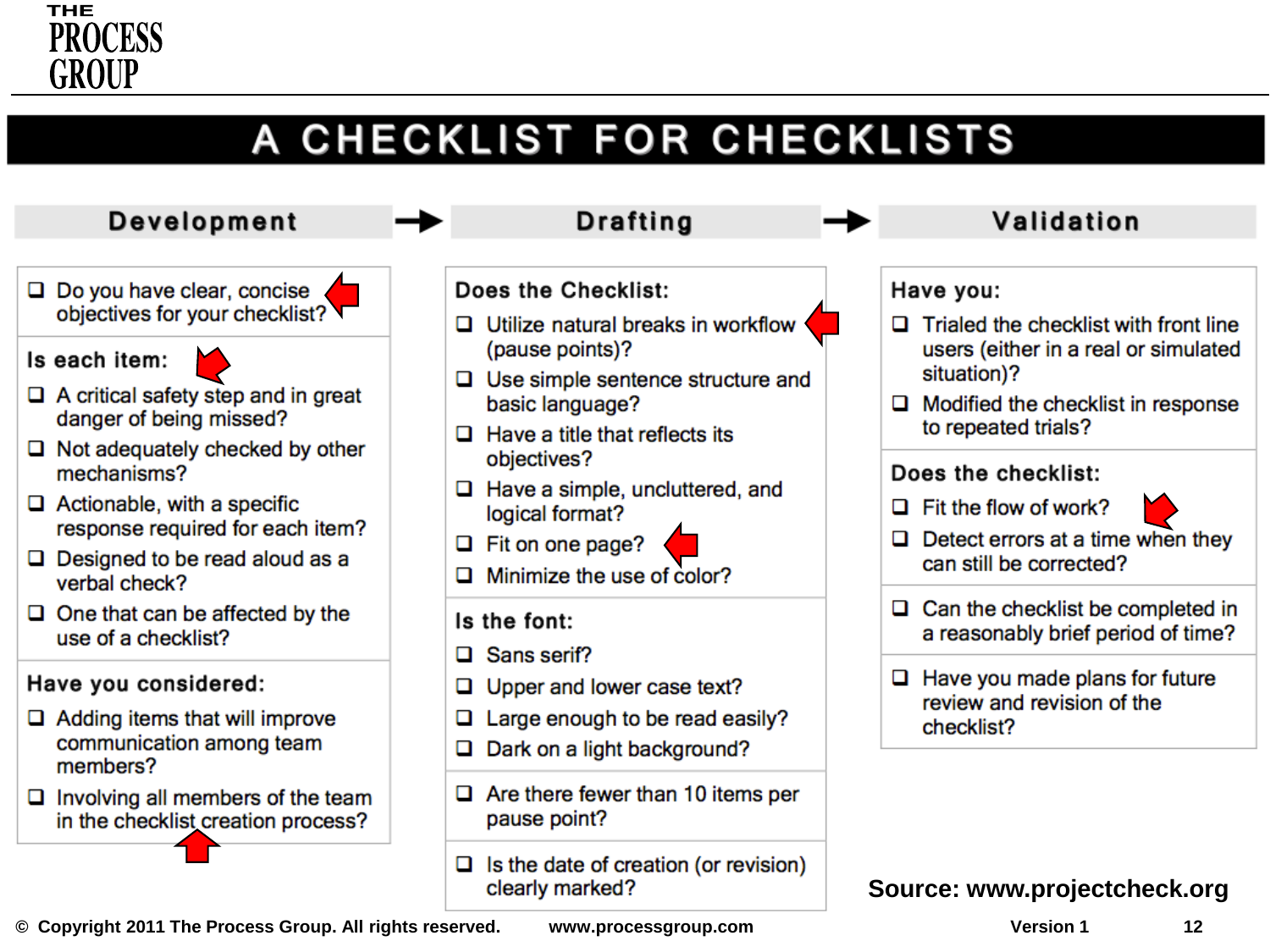

## **Summary**

- **Processes don't have to be voluminous to be "complete."**
- **A checklist is adequate for some Process Areas (and processes).**
- **Consider splitting processes into 2 parts:**
	- a) A checklist for essential steps day-to-day usage.
	- b) Separate training/details/explanation.
- **Use "Do-Confirm," or "Read-Do" style.**
- **Refine checklist until:**
	- It achieves the desired result.
	- It is able to quickly detect serious problems.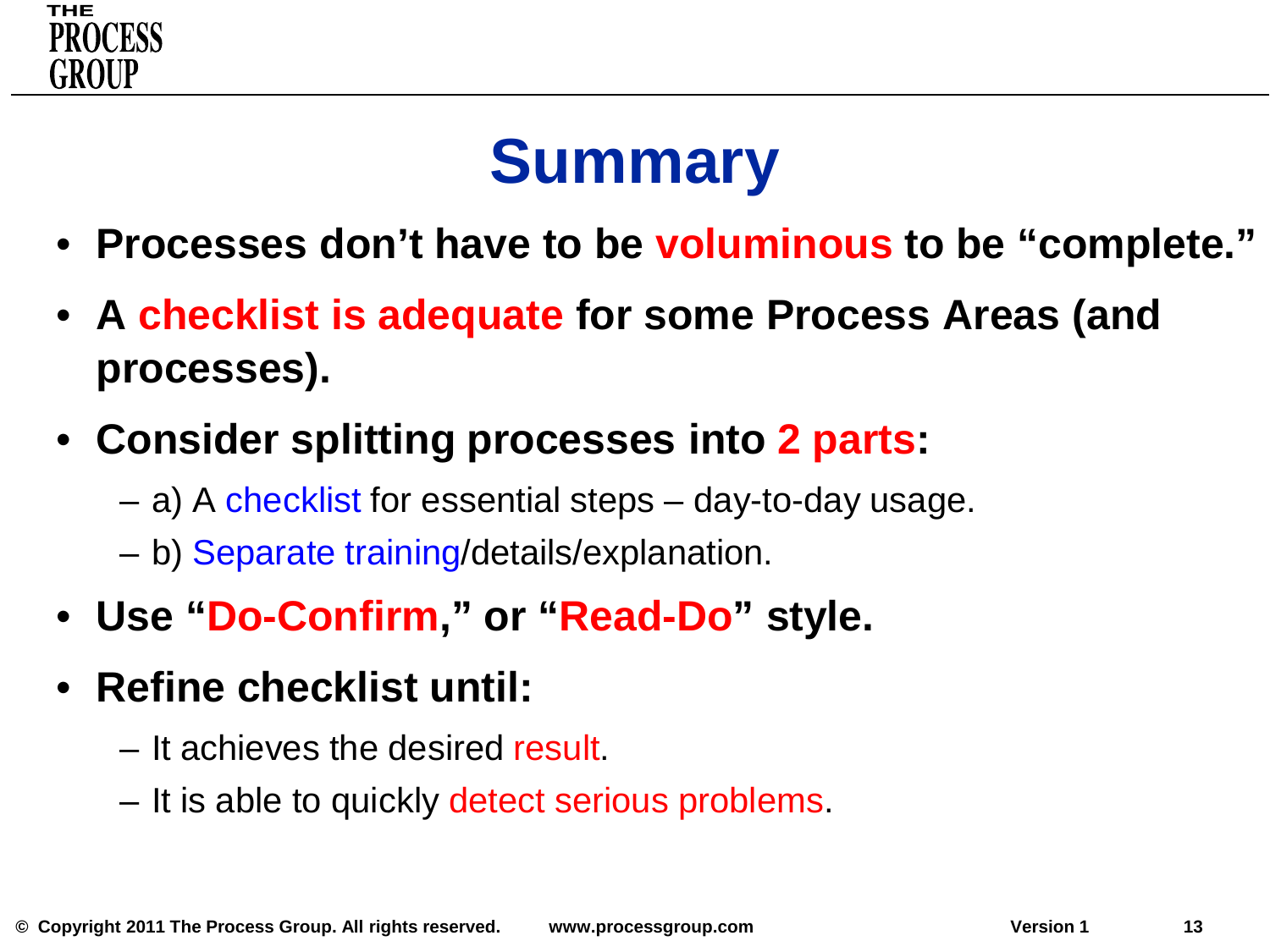

- **1. Tidbit #8:** *Using Checklists to Define Best Practices and Improve Performance,* **Potter, N.** [http://www.processgroup.com/monthlytidbits.html#tidbit8](http://www.processgroup.com/monthlytidbits.html)
- **2. Tidbit #11:** *Using Medical Checklists to Simplify CMMI Process Development - Keeping it Very Simple,* **Potter, N.**

[http://www.processgroup.com/monthlytidbits.html#tidbit11](http://www.processgroup.com/monthlytidbits.html)

- *3. Checklist Manifesto: How to Get Things Right, Metropolitan Books, Atul Gawande, 2008.*
- **4. Practical Project and Process Documentation, Newsletter Vol. 9, No. 2, October 2002.** [www.processgroup.com/pgpostoct02.pdf](http://www.processgroup.com/pgpostoct02.pdf)
- **5. Getting New Practices Used and Keeping Them Visible, Potter, N., Sakry, M.**

[www.processgroup.com/pgpostfeb10.pdf](http://www.processgroup.com/pgpostfeb10.pdf)

*6. Making Process Improvement Work - A Concise Action Guide for Software Managers and Practitioners***, Potter, N., Sakry, M., Addison-Wesley, 2002.**

[www.processgroup.com/tpgbook.html](http://www.processgroup.com/tpgbook.html)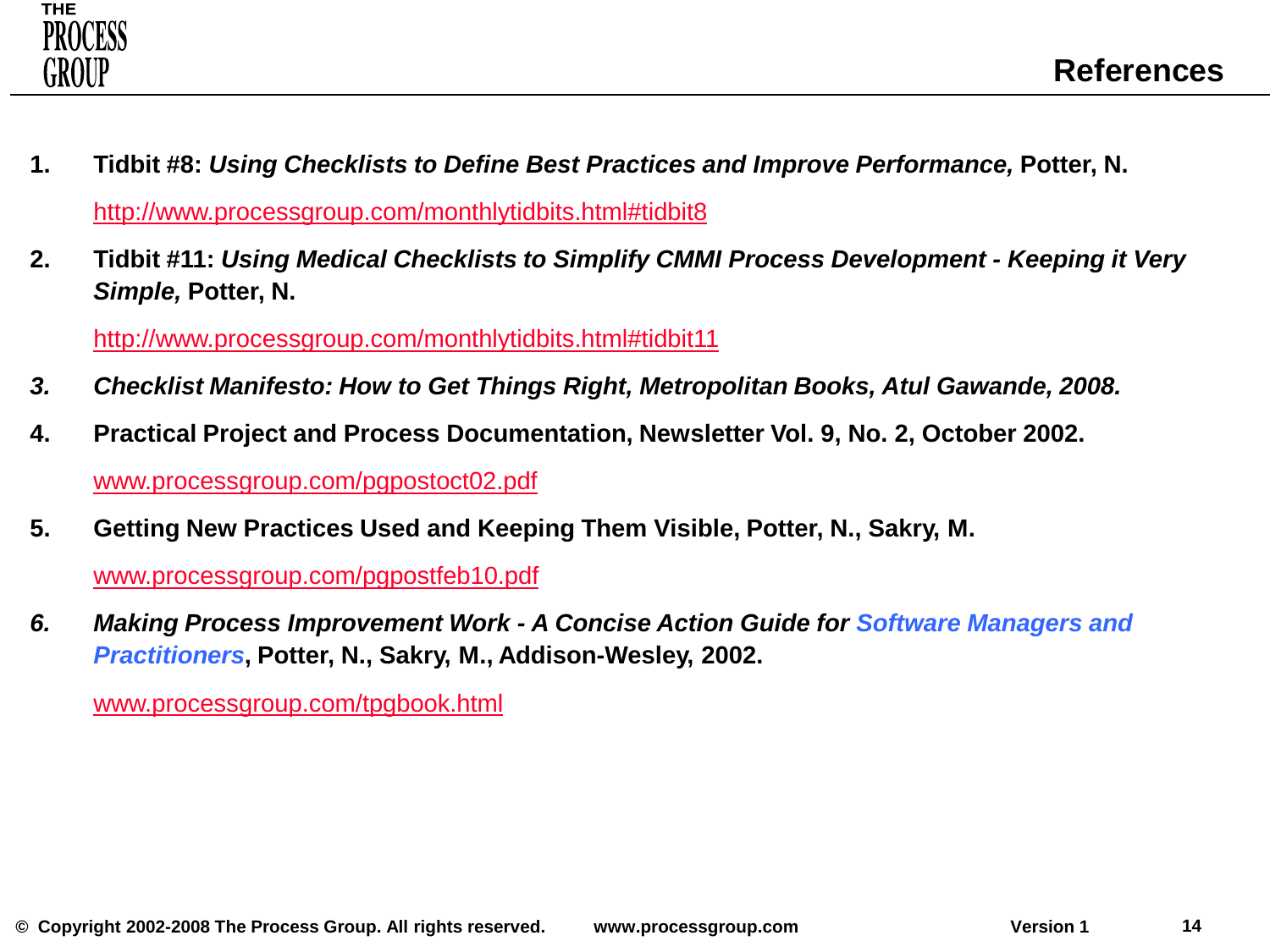

## **Acronyms**

- **PP/WP: Project / Work Planning**
- **PMC/WMC: Project / Work Monitoring & Control**
- **CM: Configuration Management**
- **REQM: Requirements Management**
- **MA: Measurement Analysis**
- **OPF: Organizational Process Focus**
- **OPD: Organizational Process Development**
- **OT: Organizational Training**
- **PI: Product Integration**